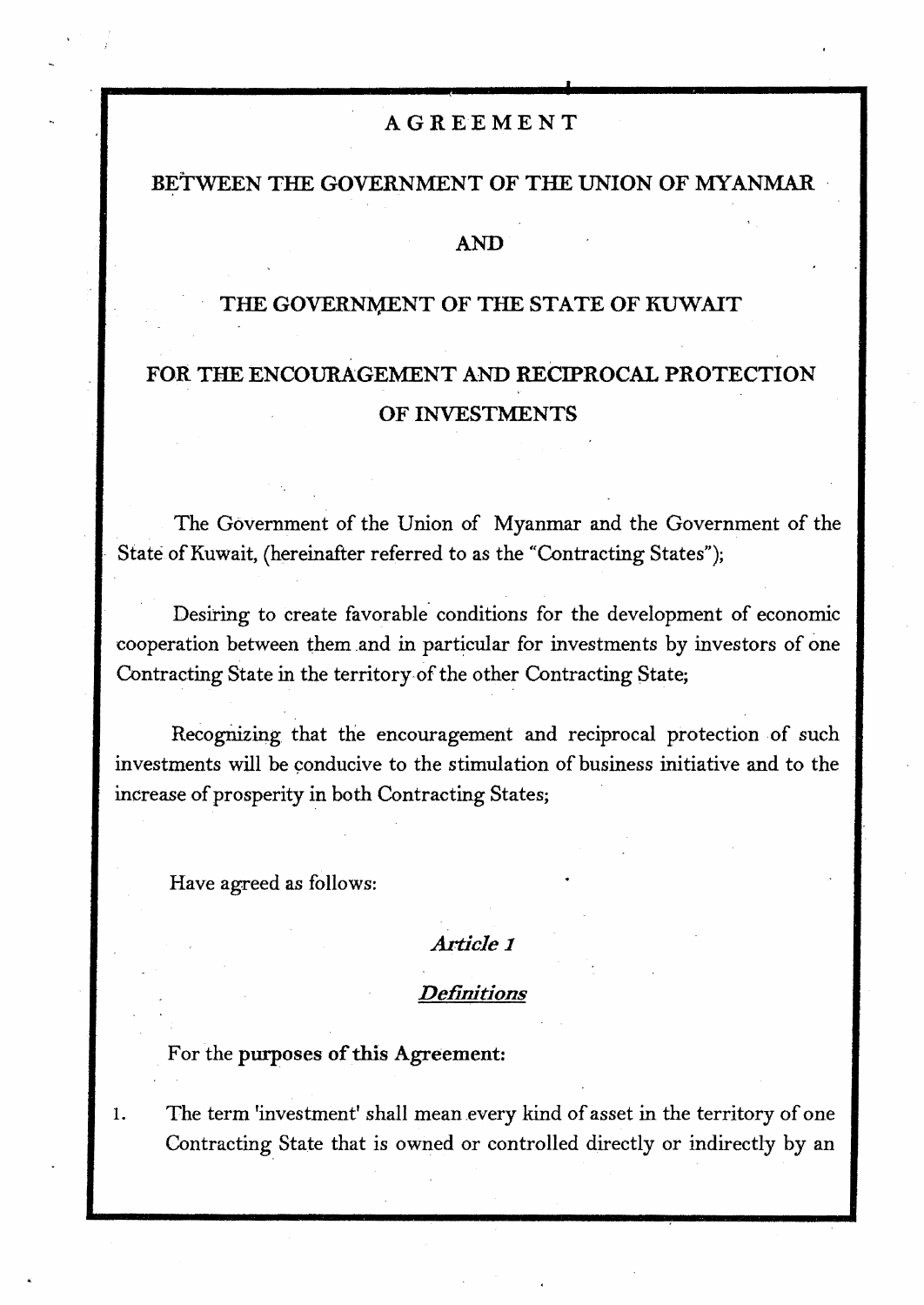investor of the other Contracting State, and includes assets or rights consisting or taking the form of:

- ·(a) a company shares, stocks, and other forms of equity participation, and bonds, debentures, and other forms of debt interests in a company, and other debts and loans and securities issued by any investor of a Contracting State;
- (b) claims to money and claims to any other assets or performance pursuant to a contract having an economic value;
- (c) intellectual property rights, including, but not limited to, copyrights, trademarks, patents, industrial designs and patterns and technical processes, know-how, trade secrets, trade names and goodwill;
- (d) any right conferred by law, contract or by virtue of any licenses or permits granted pursuant to law, including rights to prospect, explore, extract, or utilize natural resources, and rights to undertake other economic or commercial activities or to render services;
- ( e) any other tangible and intangible, movable and immovable property, and any related property rights, such as leases, mortgages, liens and pledges.

The term "investment'' shall also apply to "returns" retained for the purpose of re-investment and to proceeds from "liquidation" as these terms are defined hereinafter.

Any change in the form in which assets or rights are invested or reinvested shall not affect their character as investments.

- 2. The term "investor" with respect to a Contracting State shall mean:
	- (a) the Government of that Contracting State;·
	- (b) a natural person holding the nationality or citizenship of that Contracting State in accordance with its applicable laws;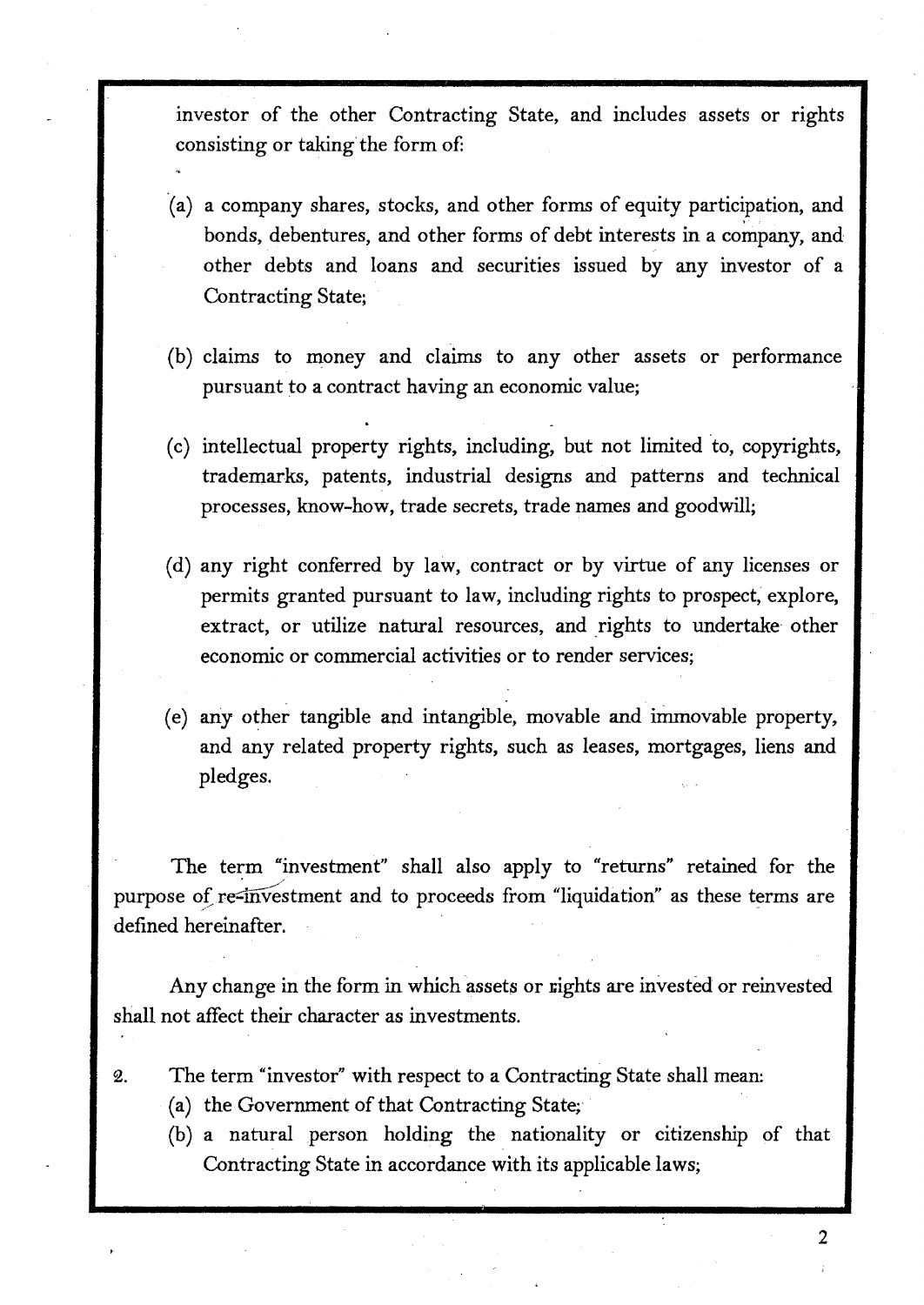- (c) any legal person constituted or incorporated under the laws and regulations of that Contracting State, such as institutions development funds, agencies, foundations and other statutory establishments and authorities, and companies.
- 3. The term "company" shall mean any legal entity, whether or not organized for the purpose of pecuniary gain, and whether privately or governmentally owned or controlled, which is constituted under the laws of a Contracting State or is owned or effectively controlled by investors of a Contracting State, and includes corporations, trusts, partnerships, sole proprietorships, branches, joint ventures, associations or other similar organizations.
- 4. The term "returns" shall mean amounts yielded by an investment, irrespective of the form in which they are paid, and in particular, though not exclusively, include profits, interest, capital gains, dividends, royalties, and management fees, technical assistance or other payments or fees, and payments in kind, regardless of its type.
- 5. The term "liquidation" shall mean any disposal effected for the purpose of completely or partly giving up an investment.
- 6. The term "territory" shall mean the territory of a Contracting State including any area beyond the territorial sea which in accordance with international law has been or may hereafter be designated under the laws of a Contracting State, as an area over which a Contracting State may exercise sovereign rights or jurisdiction.
- 7. The term "freely convertible currency'' shall mean any currency that the International Monetary Fund determines, from time to time, as freely usable currency in accordance with the Articles of Agreement of the International Monetary Fund and any amendment thereto.
- 8. The term "without delay'' shall mean such period as is normally required for the completion of necessary formalities for the transfer of payments.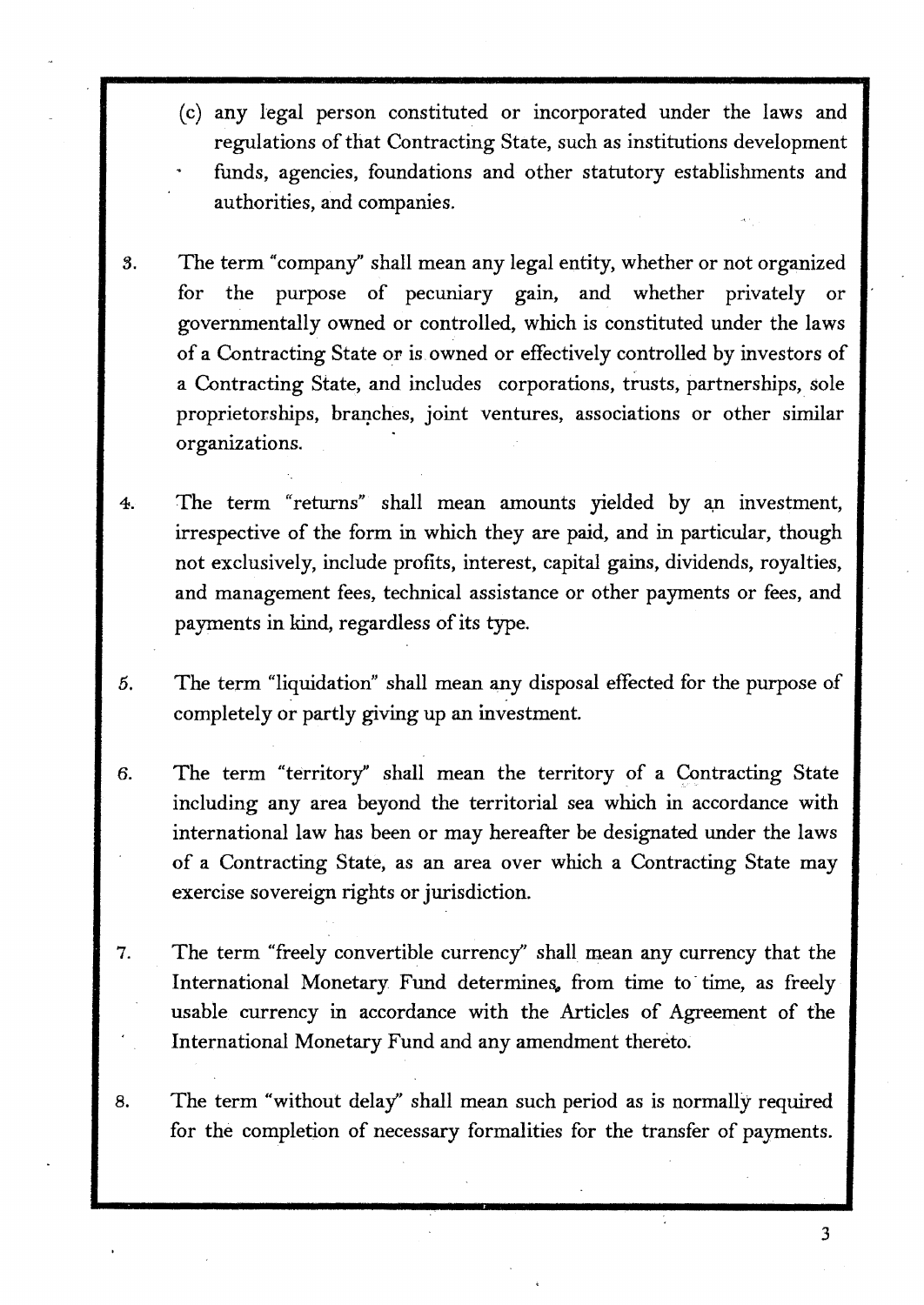The said period shall commence on the day on which the request for transfer has been submitted and may on no account exceed one month.

## **Article** <sub>2</sub>

## *Promotion and Protection of Investments*

- 1. Each Contracting State shall encourage and create favourable conditions for investments of investors of the other Contracting State in its territory, and, subject to its right to exercise powers conferred by its laws, shall admit such investments.
- 2. Investments of investors of a Contracting State shall at all times be accorded fair and equitable treatment and shall enjoy full protection and security in the territory of the other Contracting State in a manner consistent with recognized principles of International Law and the provisions of this Agreement. Neither Contracting State shall in any way impair by unreasonable or discriminatory measures the management, maintenance, use, enjoyment or disposal of investments. in the territory of investors of the other Contracting State. Each Contracting State shall observe any obligation or commitment it may have entered into with regard to investments of investors of the other Contracting State.
- 3. Once established, investments of investors of either Contracting State shall not be subject to additional performance requirements which may be detrimental to their viability or adversely affect their use, management, conduct, operation, expansion, sale or other disposition.

## **Article 3**

#### *Treatment of Investments*

1. With respect to the use, management, conduct, operation, expansion and sale or other disposition of investments made in its territory by investors of the other Contracting State, each Contracting State shall accord treatment no less favorable than that it accords, in similar situations, to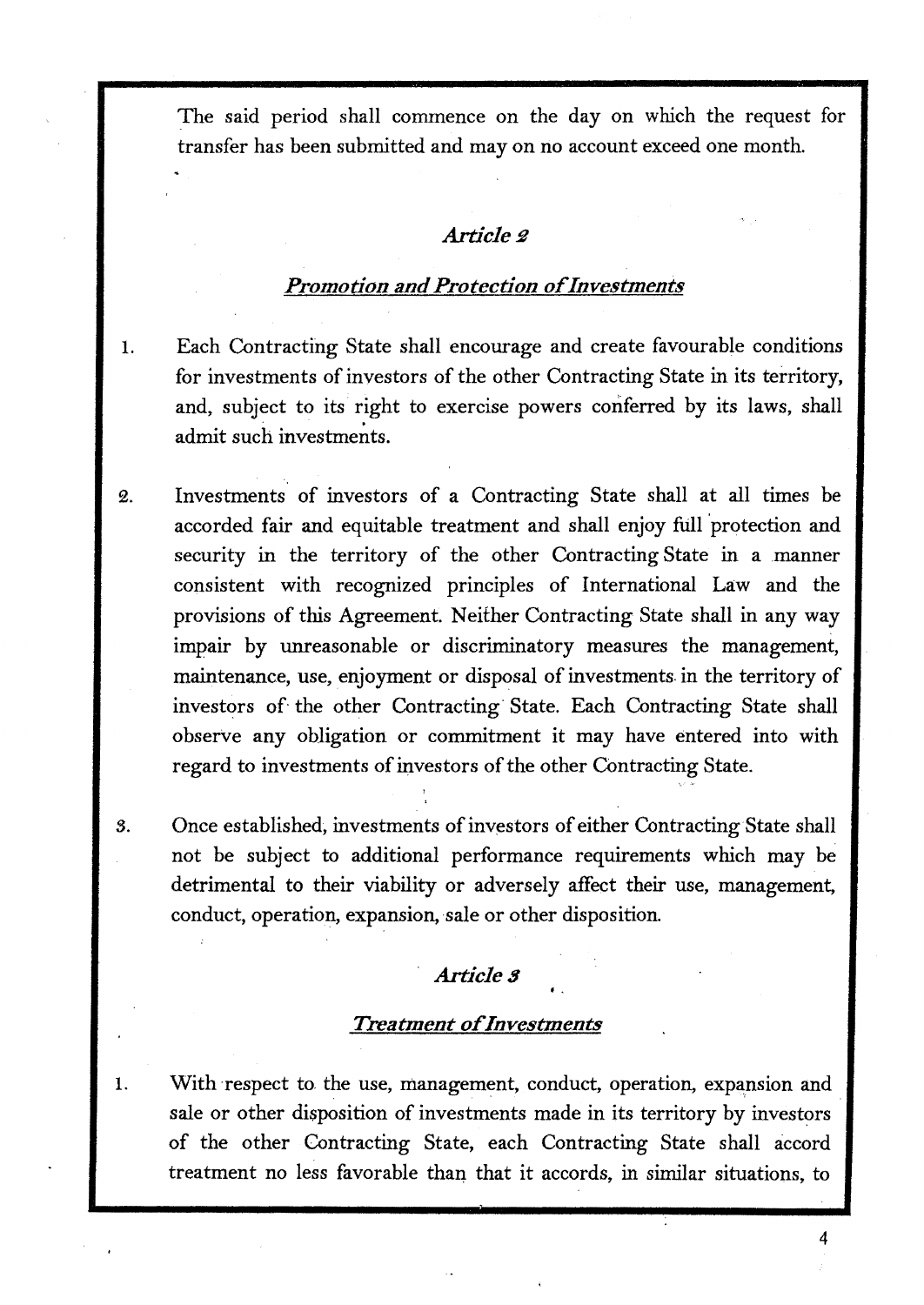investments of its own investors or investors of any third state, whichever is most favorable to those investments.

- 2. · However, the provisions of this Article shall not be construed so as to oblige one Contracting State to extend to the investors of the other Contracting State the benefit of any treatment, preference or privilege resulting from:
	- (a) any customs union, economic union, free trade area, monetary union, or any other form of regional economic arrangement or other similar international agreement, to which either of the Contracting States is or may become a party;
	- (b) any international, regional or bilateral agreement or other similar arrangement or any domestic legislation relating wholly or mainly to taxation.

## *Artiele4*

## *Comoensation for Losses* ...

- 1. Except where Article *6* applies, when investments made by an investor of either Contracting State suffers a loss owing to war or other armed conflict, a state of national emergency, revolt, civil disturbances, insurrection, riot or other similar events in the territory of the other Contracting State, he shall be accorded by the latter Contracting State, treatment, as regards restitution, indemnification, compensation or other settlement, not less favorable than that the latter Contracting State accords to its own investors or investors of any third state, whichever is most favorable to the investor.
- 2. Without prejudice to paragraph 1, investors of one Contracting State who in any of the events referred to in that paragraph suffers a loss in the territory of the other Contracting State resulting from:
	- (a) requisitioning of its investments or part thereof by its forces or authorities;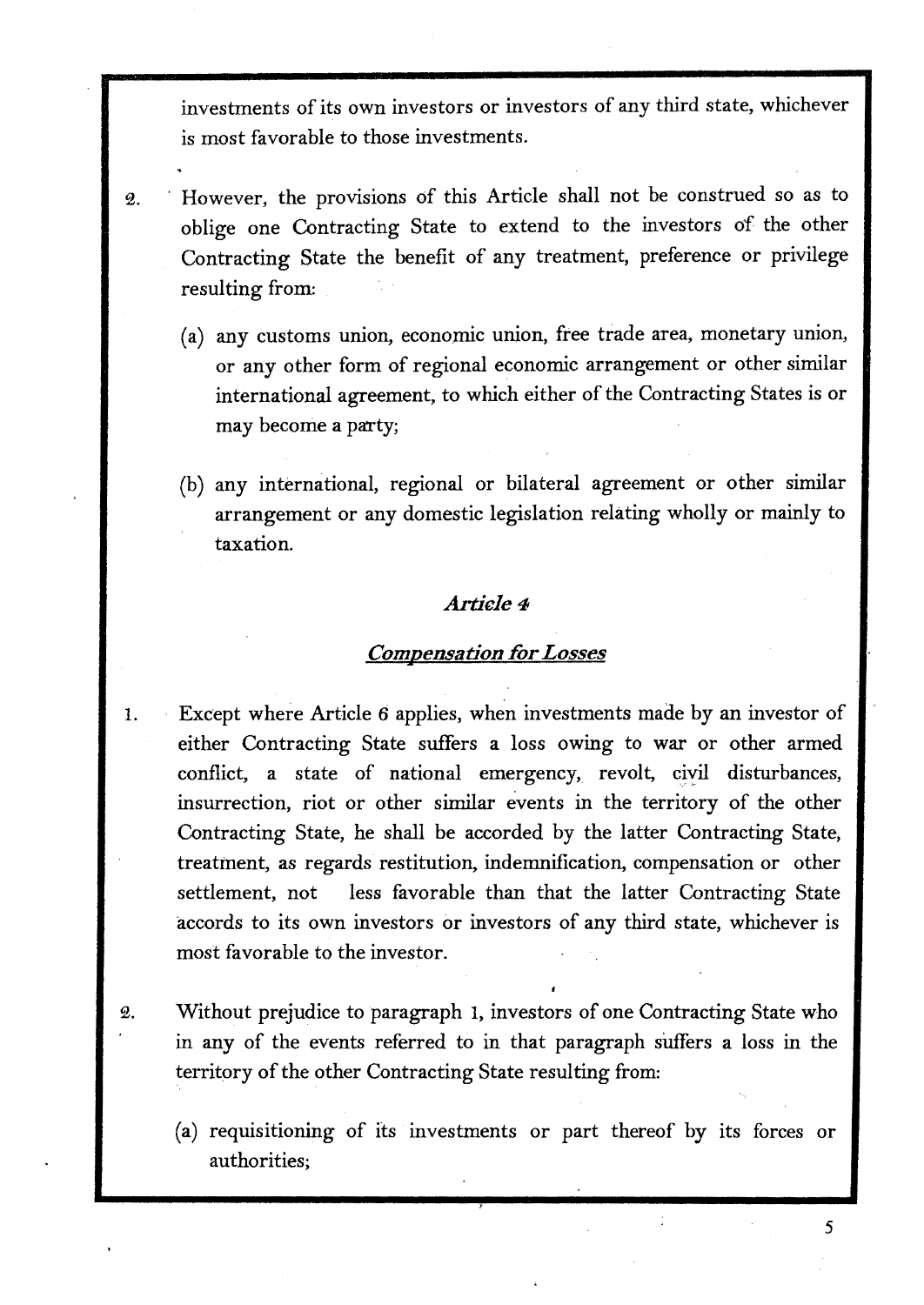(b) destruction of its investments or part thereof by its forces or authorities which was not caused in combat action or was not required by the necessity of the situation.

shall be accorded restitution or compensation which in either case shall be prompt, adequate and effective for the damages or losses they have suffered.

#### Article 5

#### *Expropriation*

- 1. ( a) Investments made by investors of any of the Contracting States in the territory of the other Contracting State shall not be nationalized, expropriated, dispossessed or subjected to direct or indirect measures having effect equivalent to nationalization, expropriation or dispossession (hereinafter collectively referred to as "expropriation") by the other Contracting State except for a public purpose related to the internal needs of that Contracting State and against prompt, adequate and effective compensation and on condition that such measures were taken on a non-discriminatory basis and in accordance with due process of law of general application.
	- (b) Such compensation shall amount to the actual value of the expropriated investments and shall be determined and computed in accordance with internationally recognized principles of valuation on the basis of the fair market value of the expropriated investment at the time immediately before the expropriatory action was taken or the impending expropriation became publicly known, whichever is earlier (hereinafter referred to as the "valuation date"). Such compensation shall be calculated in a freely convertible currency to be chosen by the investor, on the basis of the prevailing market rate of exchange for that currency on the valuation date and shall include interest at a commercial rate established on a market basis, however, in no event less than the prevailing LIBOR - rate of interest or equivalent, from the date of expropriation until the date of payment.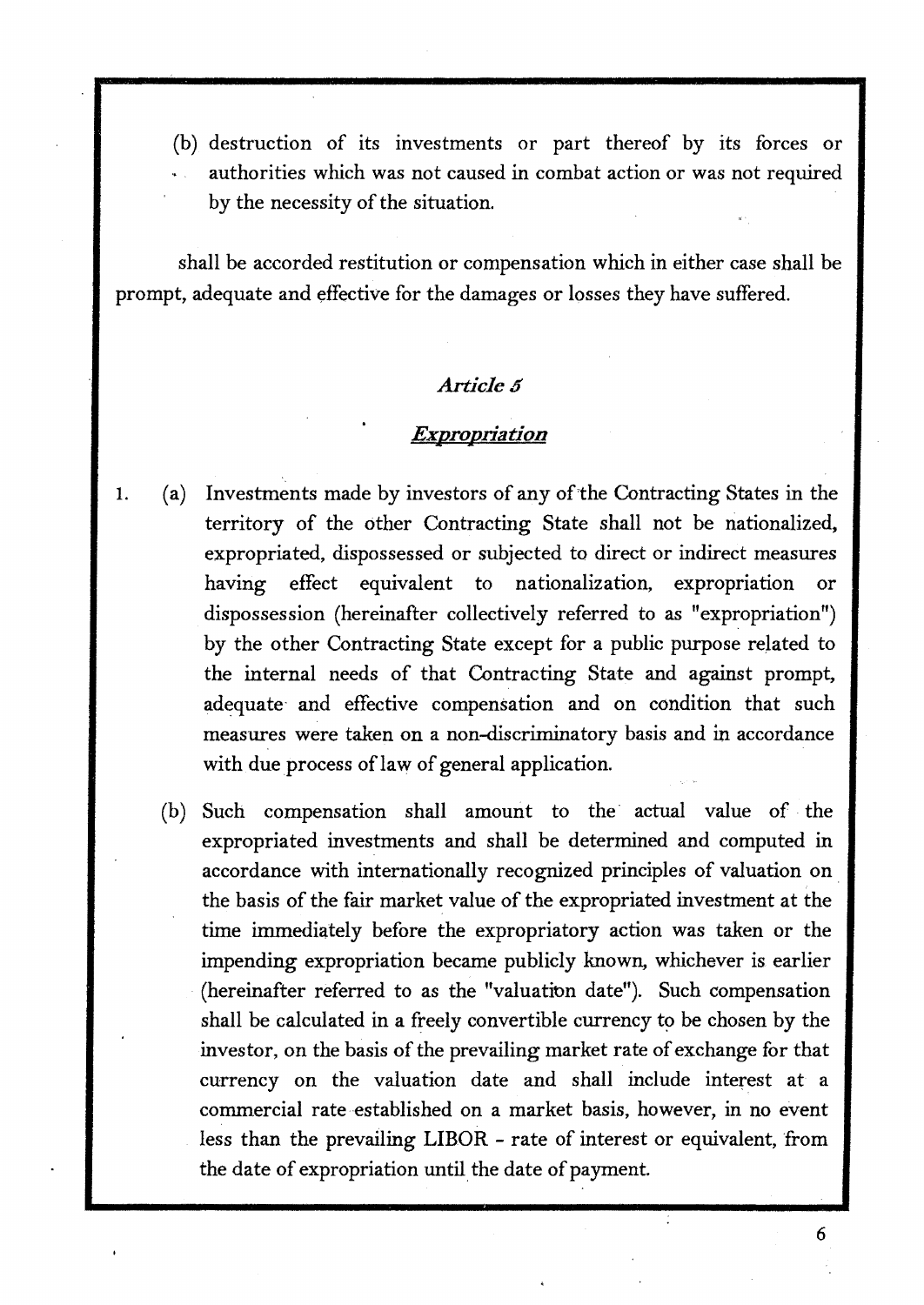- 2. For further certainty, expropriation shall include situations where a Contracting State expropriates the assets of a company or enterprise that is incorporated or established under the laws in force in its own territory in which an investor of the other Contracting State has an investment, including through the ownership of shares, stocks, debentures or other rights or interests.
- *S.* For the purposes of this Agreement, the term "expropriation" shall also include any interventions or regulatory measures by a Contracting State that have a *de facro* expropriatory effect, in that their effect results in depriving the investqr in fact from his ownership, control or substantial benefits over his investment or which may result in loss or damage to the economic value of the investment, such as the freezing or blocking of the investment, levying of arbitrary or excessive taxes on the investment, compulsory sale of all or part of the investment, or other comparable measures.

## *Article6*

# *Transfer of Pavments Related to Investments*  •

- 1. Each Contracting State shall guarantee to investors of the other Contracting State the free transfer of investments and payments in connection with them into and out of its territory.
- 2. Transfers of payments under paragraph ( 1) shall be affected without delay or restrictions and, except in the case of payments in kind and/ or a freely convertible currency. In case of such delay in effecting the required transfers, the investor affected shall be entitled to receive interest for the period of such delay.

## *Article* **7**

## *·Subrogation*

1. If a Contracting-State or its designated agency (the "Indemnifying Party"), makes a payment under an indemnity or guarantee it has assumed in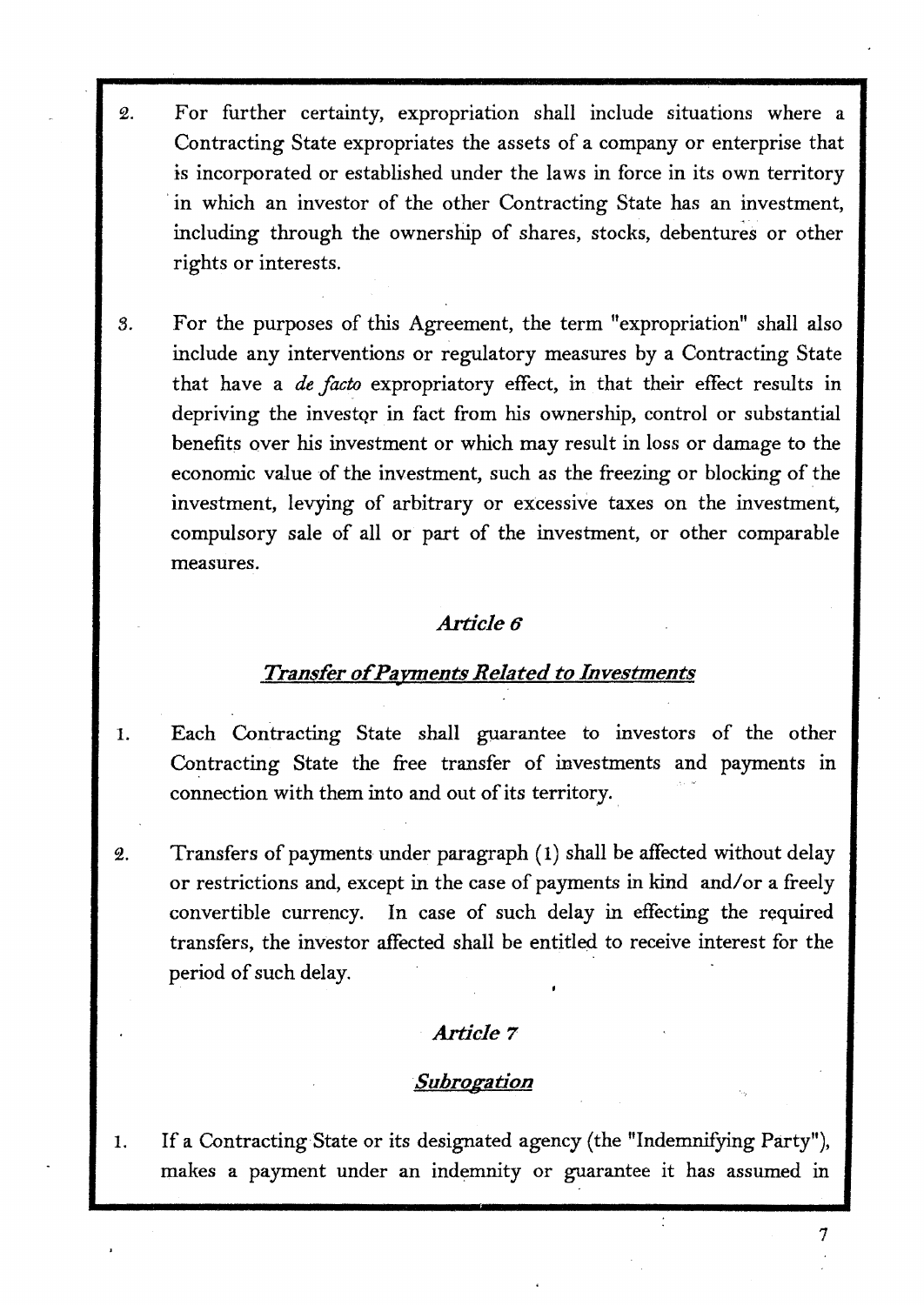respect of an investment in the territory of the other Contracting State (the "Host State"), the Host State shall recognize:

- (a) the assignment to the Indemnifying Party by law or by legal transaction of all the rights and claims resulting from such an investment;
- (b) the right of the Indemnifying Party to exercise all such rights and enforce such claims and to assume all obligations related to the investment by virtue of subrogation.
- 2. The Indemnifying Party shall be entitled in all circumstances to the same treatment in respect of:
	- ( a) the rights and claims acquired and the obligations assumed by it by virtue of the assignment referred to in paragraph 1 above;
	- (b) any payments received in pursuance of those rights and claims.

As the original investor was entitled to receive by virtue of this Agreement in respect of the investment concerned.

## *Articles*

## **Settlement of Disputes Between a Contracting State and an Investor**

- 1. Disputes arising between a Contracting State and an investor of the other Contracting State in respect of an investment of the latter in the territory of the former shall, as far as possible, be settled amicably.
- 2. If such disputes cannot be settled within a period of six months from the date at which either party to the dispute requested amicable settlement by delivering a notice in writing to the other party, the dispute shall be submitted for resolution, at the election of the investor party to the dispute, through one of the following means: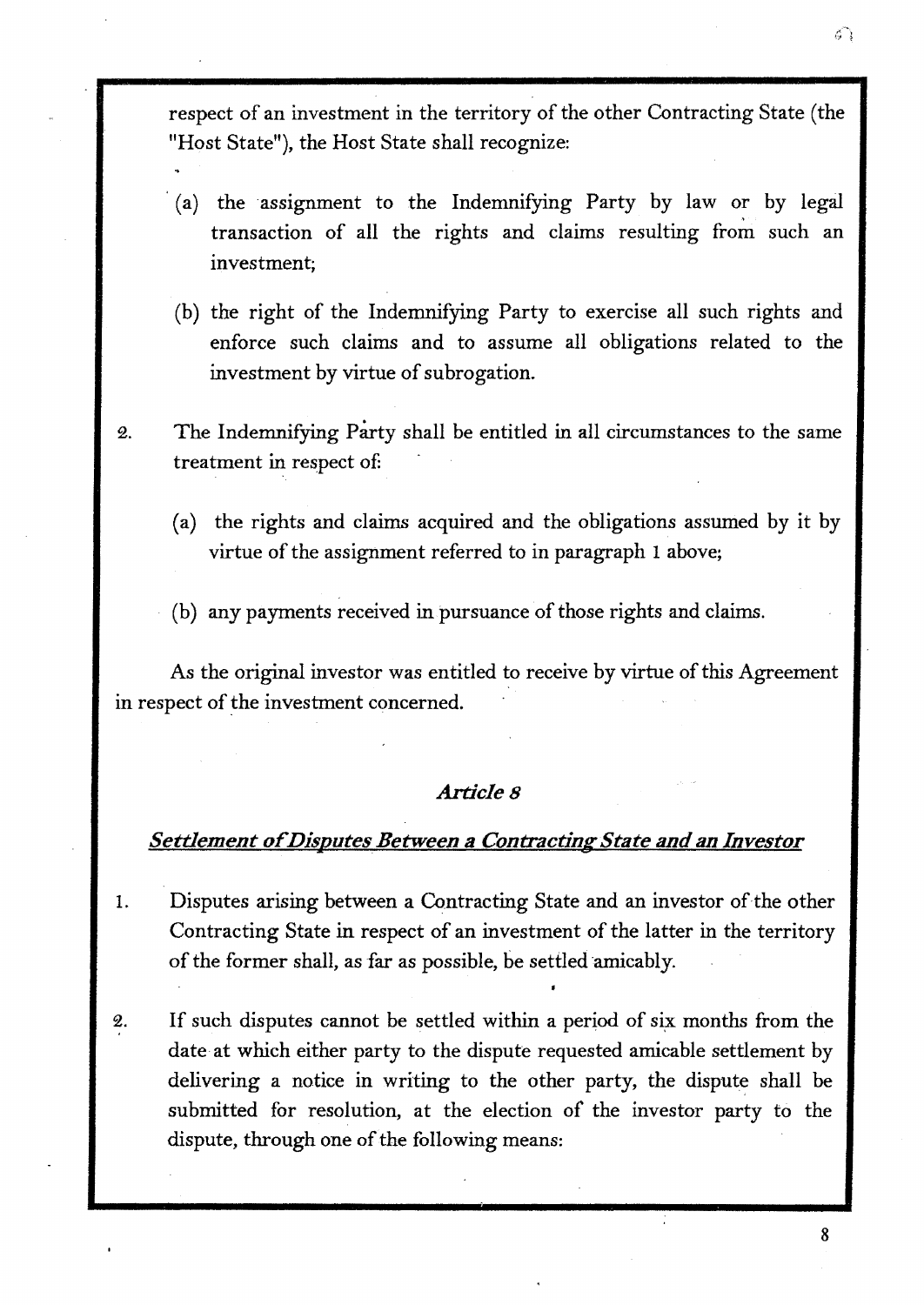- (a) m accordance with any applicable, previously agreed disputesettlement procedures;
- (b) to international arbitration m accordance with the following paragraphs of this Article.
- S. In the event that an investor elects to submit the dispute for resolution to international arbitration, the investor shall further provide its consent in writing for the dispute to be submitted to one of the following bodies:
	- ( a) ( 1) The International Centre for Settlement of Investment Disputes ("the Centre"), established pursuant to the Convention on the Settlement of Investment Disputes between States and Nationals of other States opened for signature at Washington, 18 March 1965 (the "Washington Convention"), if both Contracting States are parties to the Washington Convention and the Washington Convention is applicable to the dispute;
		- (2) The Centre, under the rules governing the Additional Facilities for the Administration of Proceedings by the Secretariat of the Centre (the "Additional Facility Rules"), if the Contracting State of the investor or the Contracting State to the dispute, but not both, is a party to the Washington Convention;
	- (b) an arbitral tribunal established under the Arbitration Rules (the "Rules") of the United Nations Commission on International Trade Law (UNCITRAL), as those Rules may be modified by the parties to the dispute (the Appointing Authority referred to under Article 7 of the Rules shall be the Secretary General of the Centre);
	- ( c) an arbitral tribunal constituted pursuant to the arbitration rules of any arbitral institution mutually agreed upon between the parties to the dispute.
- 4. Notwithstanding the fact that the investor may have submitted a dispute to binding arbitration under paragraph *3,* it may, prior to the institution of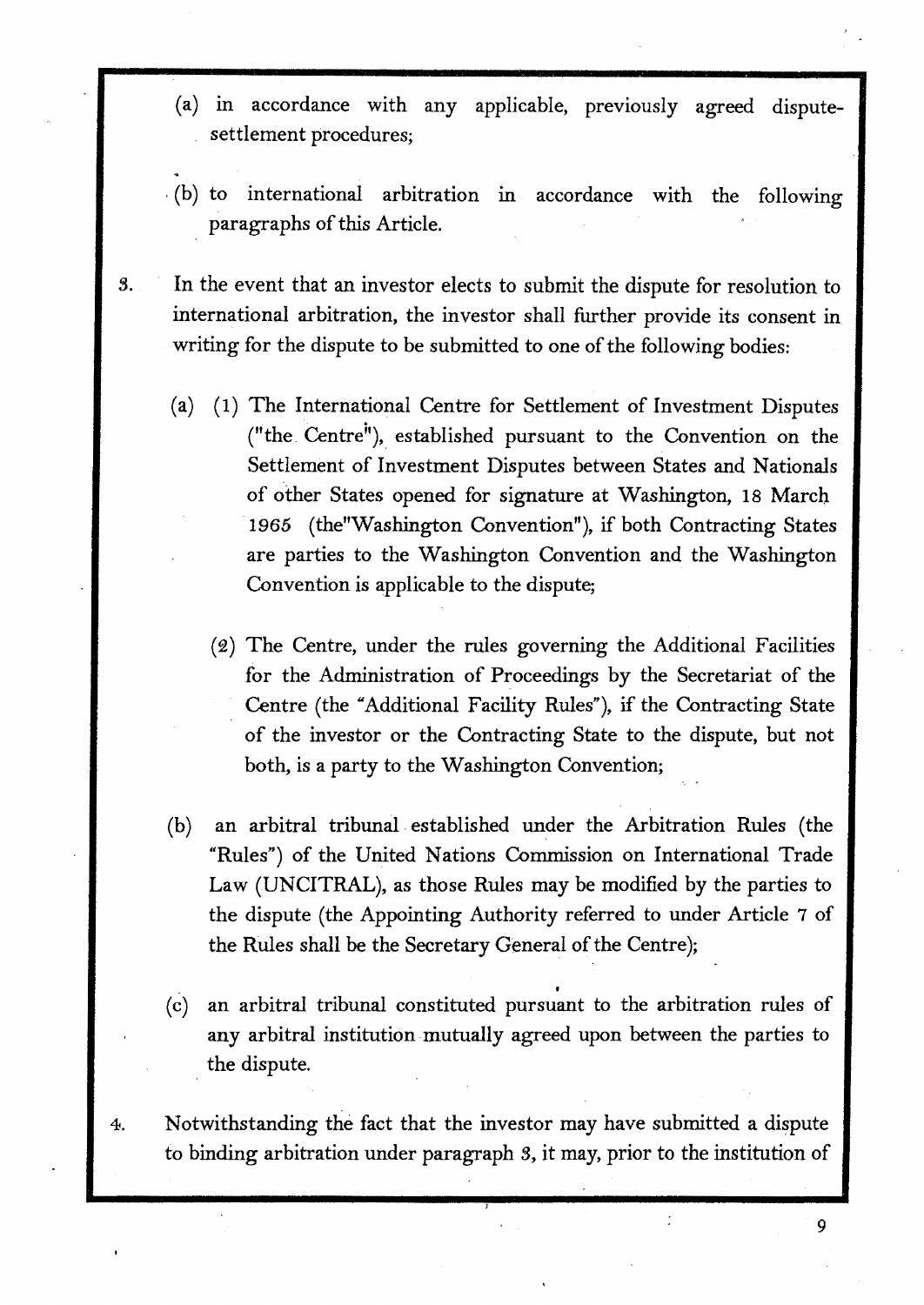the arbitral proceeding or during the proceeding, seek before the judicial or administrative tribunals of the Contracting State that is a party to the dispute, interim injunctive relief for the preservation of its rights and interests, provided it does not include request for payment of any damages.

5. In any proceedings, judicial, arbitral or otherwise or in an enforcement of any decision or award, concerning an investment dispute between a Contracting State and an investor of the other Contracting State, a Contracting State shall not assert, as a defense, its sovereign immunity. Any counterclaim or right of set-off may not be based on the fact that the investor concerned has received or will receive, pursuant to an insurance contract, indemnification or other compensation for all or part of its alleged damages. from any third party whomsoever, whether public or private, including such other Contracting State and its subdivisions, agencies or instrumentalities.

## *Article9*

## *Settlement of Disputes Between the Contracting States*

- 1. The Contracting States shall, as far as possible, settle any dispute concerning the interpretation or application of this Agreement through consultations or other diplomatic channels.
- 2. If the dispute has not been settled within six months following the date on which such consultations or other diplomatic channels were requested by either Contracting State and unless the Contracting States otherwise agree in writing, either Contracting State may, by written notice to the other Contracting State, submit the dispute to an *ad hoc* arbitral tribunal in accordance with the following provisions of this Article.
- 3. The arbitral tribunal shall be constituted as follows: each Contracting State shall appoint one member, and these two members shall agree upon a national of a third state as Chairman of the arbitral tribunal to be appointed by the two Contracting States. Such members shall be appointed within two months, and such Chairman within four months, from the date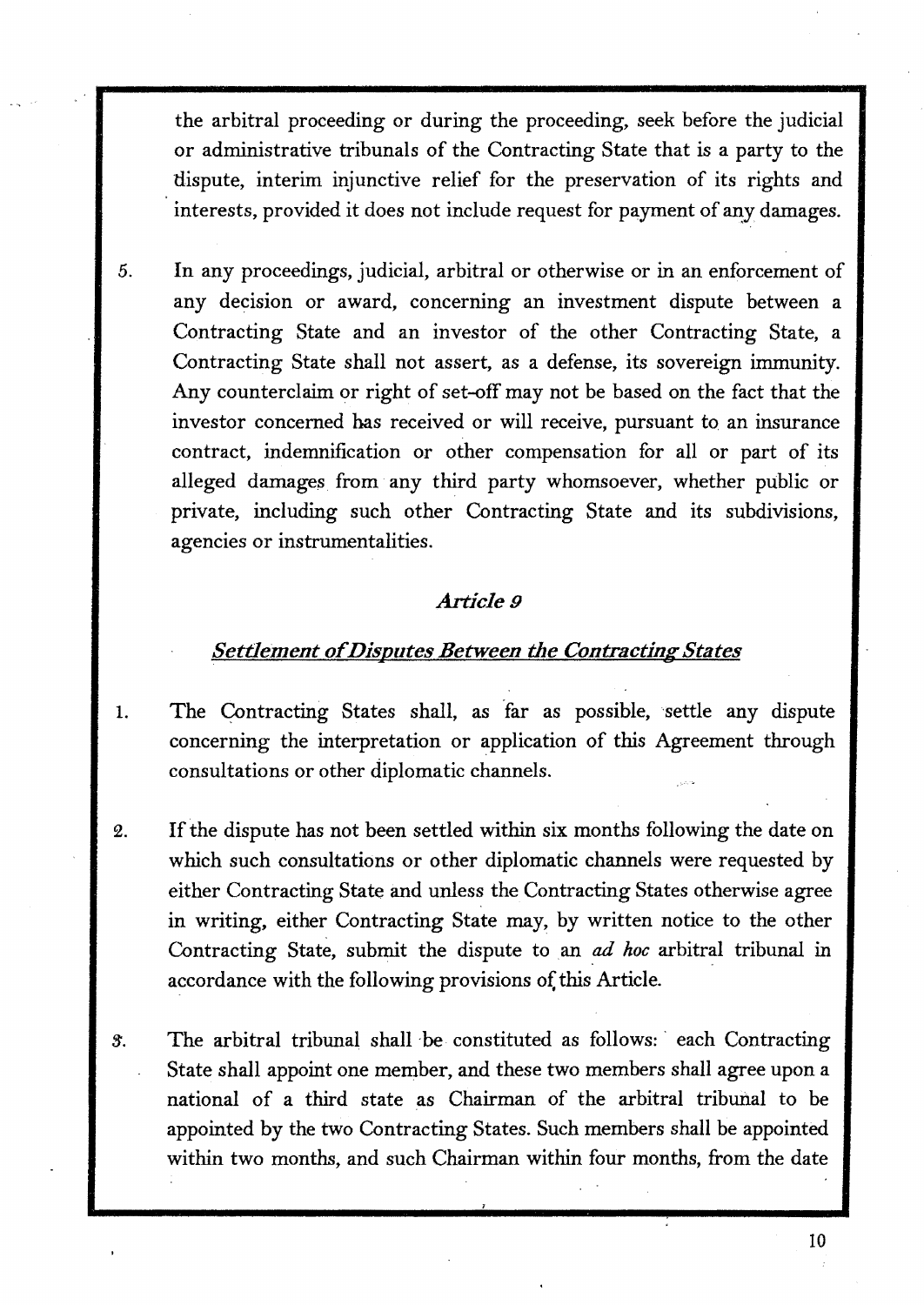on which either Contracting State has informed the other Contracting State that it intends to submit the dispute to an arbitral tribunal.

- 4. · If the periods specified in paragraph 3 above have not been complied with, either Contracting State may, in the absence of any other arrangement, invite the President of the International Court of Justice to make the necessary appointments. If the President of the International Court of Justice is a national of either Contracting State or if he is otherwise prevented from discharging the said function, the Vice-President of the International Court of Justice shall be invited to make the necessary appointments. If the Yice-President of the International Court of Justice is a national of either Contracting State or if he, too, is prevented from discharging the said function, the member of the International Court of Justice next in seniority who is not a national of either Contracting State shall be invited to make the necessary appointments.
- *5.* The arbitral tribunal shall take its decision by a majority of votes. Such decision shall be made in accordance with this Agreement and such recognized rules of international law as may be applicable and shall be final and binding on both Contracting.States. Each Contracting State shall bear the costs of the member of the arbitral tribunal appointed by that Contracting State, as well as the costs for its representation in the arbitration proceedings. The expenses of the Chairman as well as any other costs of the arbitration proceedings shall be borne in equal parts by the two Contracting States. However, the arbitral tribunal may, at its discretion, direct that a higher proportion or all of such costs be paid by one of the Contracting States. In all other respects, the arbitral tribunal shall determine its own procedure.

## *Article* **10**

## *Relations Between Contracting States* •

The provisions of this Agreement shall apply irrespective of the.existence of diplomatic or consular relations between the Contracting States.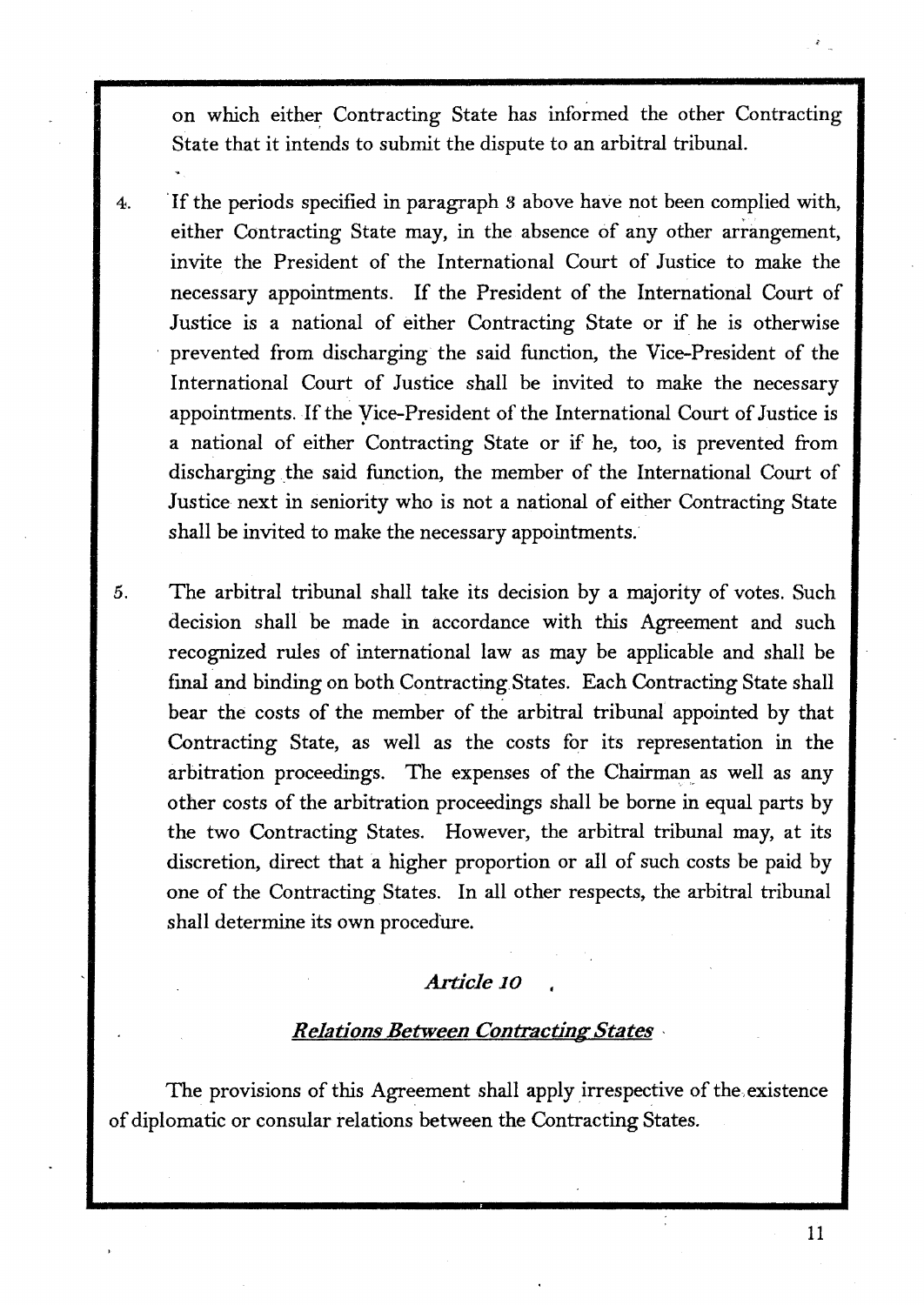# *Article 11 Application of Other Rules*

· If the legislation of either Contracting State or obligations under international law existing at present or established hereafter between the . Contracting States, in addition to this Agreement, contain rules, whether general or specific, entitling investments by investors of the other Contracting State to a treatment more favorable than is provided for by this Agreement, such rules shall to the extent that they are more favorable to the investor prevail over this Agreement.

## Article 12

#### *Scope of the Agreement*

This Agreement shall apply to all investments, whether existing at or made after the date of its entry into force by investors of either Contracting State in the territory of the other Contracting State.

#### *Article* **l!J**

# *·Entry into· Force*

Each Contracting· State shall notify the other in writing when its constitutional requirements for the entry into force of this Agreement have been fulfilled, and the Agreement shall enter into force on the thirtieth day after the date of receipt of the later notification.

#### *Article* **14**

#### *Duration and Tennination*

1. This Agreement shall remain in force for a period of ten (10) years and shall continue in force thereafter for similar period or periods unless, at least one year before the expiry of the initial or any subsequent period, either Contracting State notifies the other Contracting State in writing of its intention to terminate this Agreement.